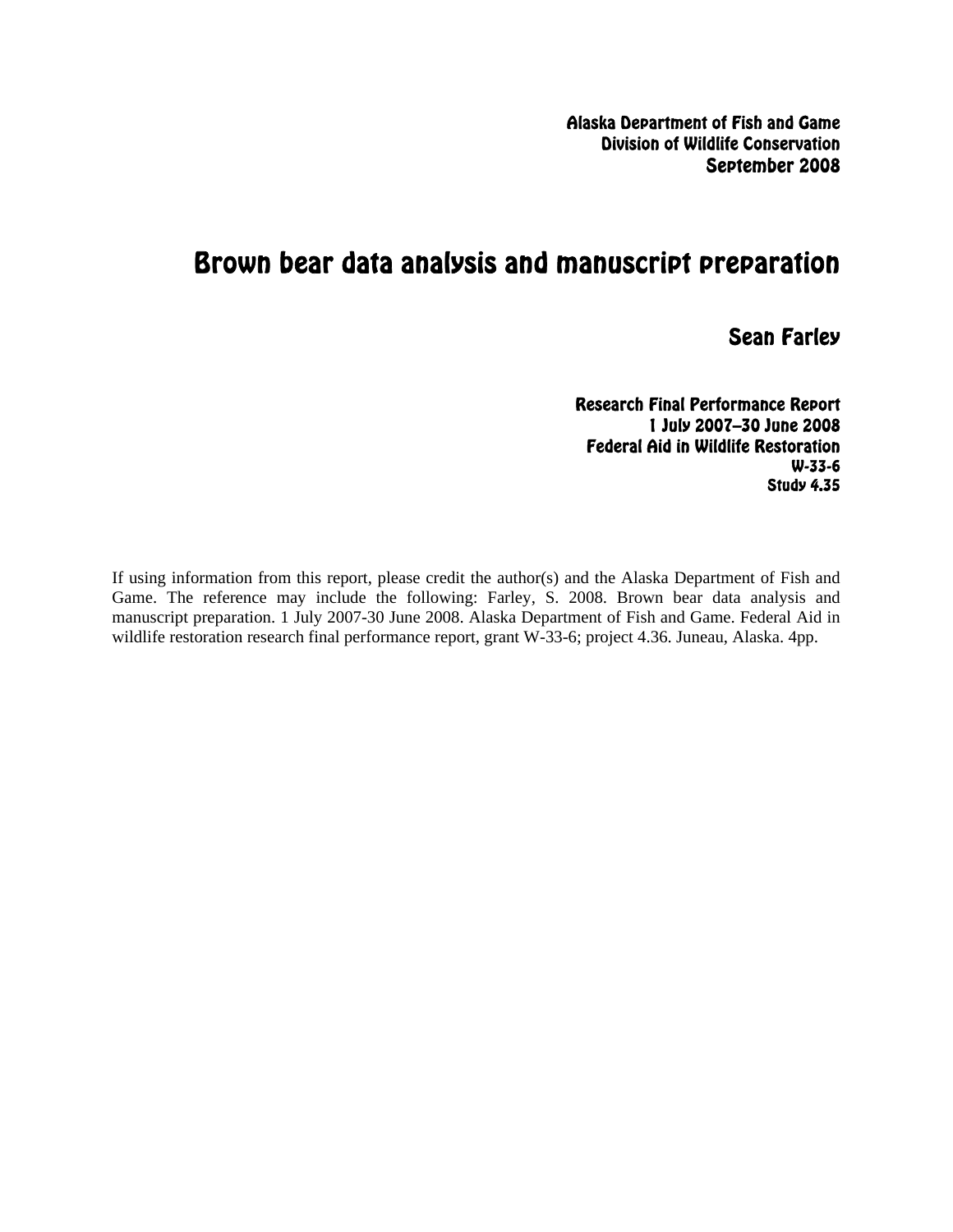**PROJECT TITLE:** Data analysis and manuscript preparation

**PRINCIPAL INVESTIGATOR: Sean Farley** 

**COOPERATORS:** Bureau of Land Management, National Park Service, U.S. Air Force, U.S. Army, U. S. Fish and Wildlife Service, U.S. Forest Service

**FEDERAL AID GRANT PROGRAM:** Wildlife Restoration

**GRANT AND SEGMENT NO.** W-33-6

**PROJECT NO.** 4.35

**WORK LOCATION:** Anchorage

**STATE:** Alaska

**PERIOD:** July 1, 2007 – June 30, 2008

# **I. PROBLEM OR NEED THAT PROMPTED THIS RESEARCH**

This project was in support of ongoing data collection, analysis, and manuscript publication.

#### **II. REVIEW OF PRIOR RESEARCH AND STUDIES IN PROGRESS ON THE PROBLEM OR NEED**

Multiple projects are covered in this report, including: work on Kenai Peninsula brown bear movements; examining the use of salmon streams by black and brown bears; applying stable isotope analysis to ecologically related questions; characterizing movement, diet, and minimum numbers of bears in the Anchorage area; and fulfilling editorial roles for professional publications as well as for agency material such as a pilot study to assess the Kenai Peninsula brown bear population size and bear movements, diet and numbers in Unit 14C.

# **III. APPROACHES USED AND FINDINGS RELATED TO THE OBJECTIVES AND TO PROBLEM OR NEED**

OBJECTIVE 1: Data reduction, analysis, and manuscript preparation.

All work referenced here followed accepted methods of data analysis. Much of the work represents the fruit of successful collaborations established with other scientists.

# **IV. MANAGEMENT IMPLICATIONS**

As a result of this project, the below publications and presentations were produced.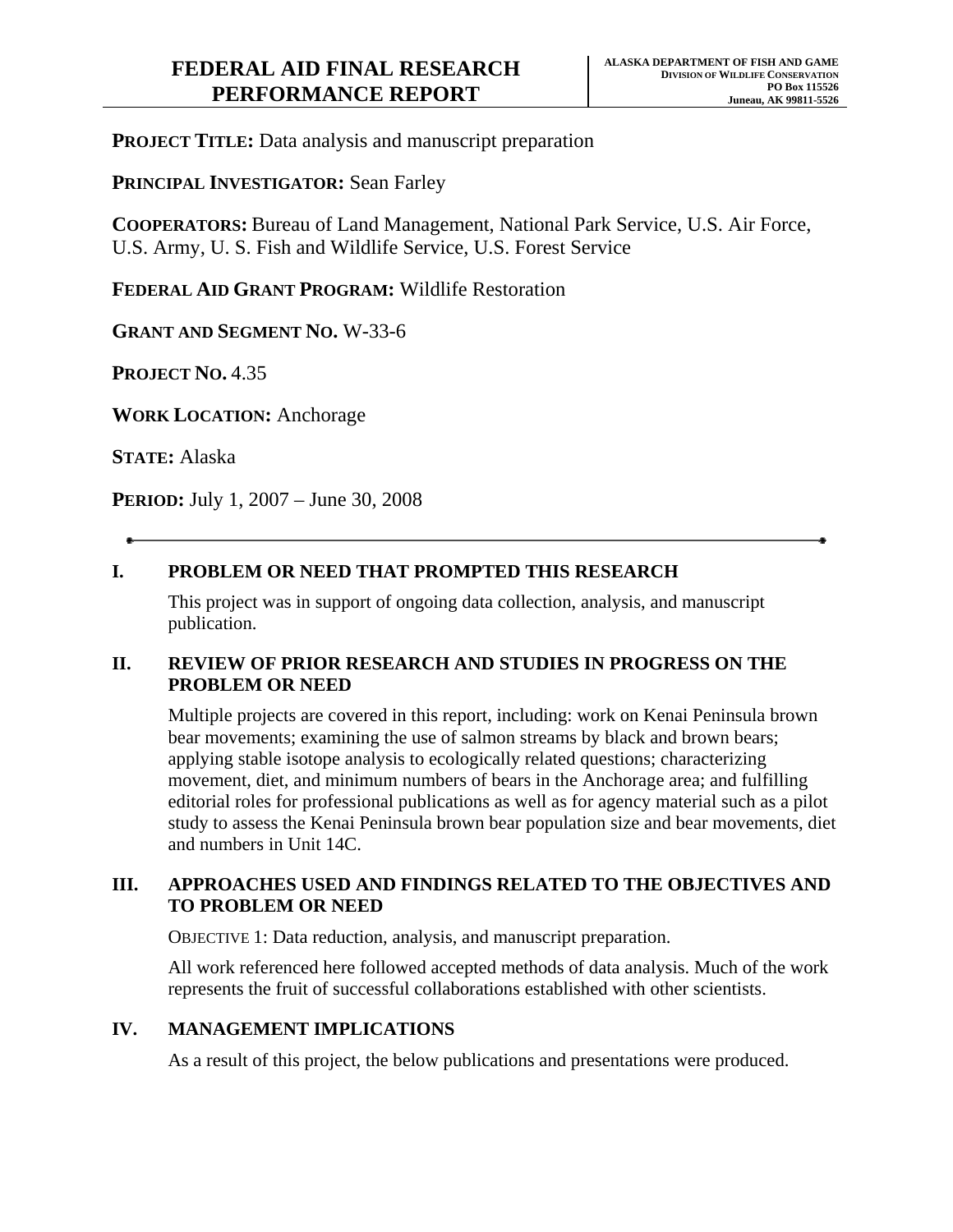#### **V. SUMMARY OF WORK COMPLETED ON JOBS IDENTIFIED IN ANNUAL PLAN FOR LAST SEGMENT PERIOD ONLY**

There were 5 peer reviewed manuscripts published this period, 7 presentations at local, national and international meetings, 1 poster presented at an international meeting, and multiple reviews of journal articles.

# **VI. ADDITIONAL FEDERAL AID-FUNDED WORK NOT DESCRIBED ABOVE THAT WAS ACCOMPLISHED ON THIS PROJECT DURING THE LAST SEGMENT PERIOD, IF NOT REPORTED PREVIOUSLY**

None.

#### **VII. PUBLICATIONS**

Peer-reviewed Manuscripts

- Fortin, J.K., S.D. Farley, K.D. Rode, and C.T. Robbins. 2007. Dietary and spatial overlap between sympatric ursids relative to salmon use. Ursus 18:19-29.
- Graves, T.A., S.D. Farley, M.I. Goldstein, and C. Servheen. 2007. Identification of functional corridors with movement characteristics of brown bears on the Kenai Peninsula, Alaska. J. Landscape Ecology. 22(5):765-772.
- Rode, K.D., S.D. Farley, J. Fortin, and C.T. Robbins. 2007. Nutritional consequences of experimentally introduced tourism in brown bears. J. Wildlife Management. 71(3):929-939.
- Robbins, C.T., J.K. Fortin, K. D. Rode, S.D. Farley, L.A. Shipley, and L.A. Felicetti. 2007. Optimizing protein intake as a foraging strategy to maximize mass gain in an omnivore. Oikos. 116: 1675-1682.
- Stegall, V.K., S.D. Farley, L.D. Rea, K.W. Pitcher, R. Rye, C.L. Kester, C.A. Stricker, and C.R. Bern. 2007. Discrimination of carbon and nitrogen isotopes from milk to serum and vibrissae in Alaska Steller sea lions (*Eumetopias jubatus*). Canadian Journal of Zoology. 86(1):17-23.

#### **Presentations**

Farley, S.D. 2007. Balancing Public Recreation and Bear Conservation. 18th International Conference on Bear Research & Management. Nov. 4-11, 2007.

Fortin, J.K., S.D. Farley, K.D. Rode, and C.T. Robbins. 2007. Dietary and Spatial Overlap Between Sympatric Ursids Related to Salmon Use. 18th International Conference on Bear Research & Management. Nov. 4-11, 2007.

Rode, K.D., S.D. Farley, J. Fortin, and C.T. Robbisn. 2007. Nutritional Consequences of Experimentally Introduced Tourism in Brown Bears. 18th International Conference on Bear Research & Management. Nov. 4-11, 2007.

Coltrane, J., A.P. Barboza, S. Farley, and R. Sinnott. 2008. The effect of season and diet on intake, energy, and nitrogen balance in North American Porcupines. 2008 Annual meeting of the Alaska Chapter of the Wildlife Society. Apr 22-24, Anchorage, Alaska

Farley, S.D., R. Sinnott, J. Coltrane, H. Griese, C. Garner, and D. Battle. 2008. Alaskan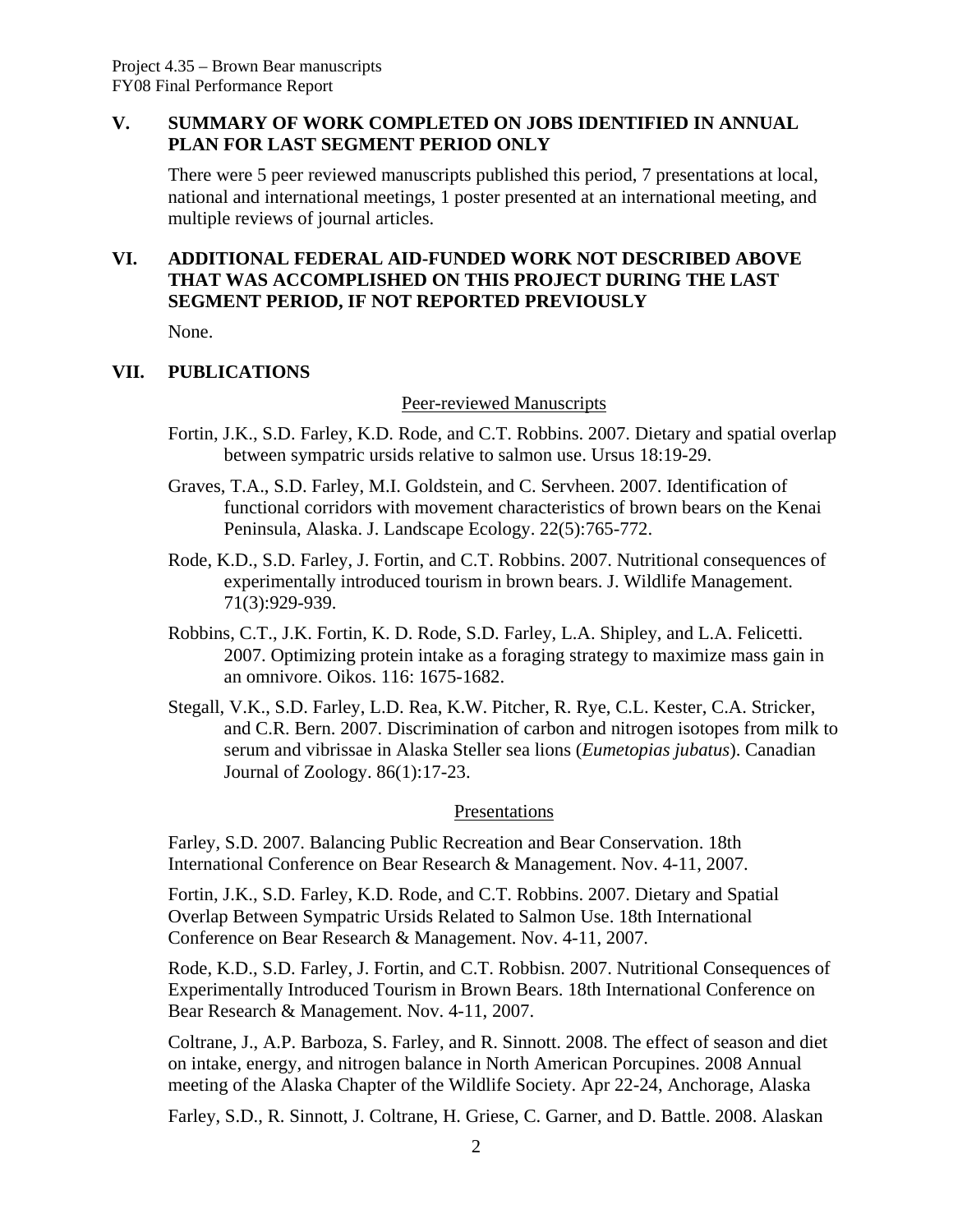brown bear (*Ursus arctos*) numbers, movement, and diet in an urban setting: A study conducted on Elmendorf Air Base, Ft. Richardson Army Post, and the Bureau of Land Management Campbell tracts area of Bicentennial Park, Anchorage, Alaska. 2008 Nat'l. Military Fish & Wildlife Assoc. Phoenix, Az.

Farley, S.D., H. Griese, R. Sinnott, J. Coltrane, D. Battle, and C. Garner. 2008. Alaska Brown bear numbers, movements, and diet in Elmendorf Air Base, Ft. Richardson , and the municipality of Anchorage. 2008 Annual meeting of the Alaska Chapter of the Wildlife Society. Apr 22-24, Anchorage, Alaska

Rea, L.D., S.D. Farley, C.A. Stricker, V.K. Stegall, C.A. Eischens. 2008. A novel approach to monitoring changes in the diet of lactating mothers through isotopic analysis of young steller sea lion vibrissae.  $7<sup>th</sup>$  Biennial Symposium of the Comparative Nutrition Society., Liscomb Mills, Nova Scotia, Canada.

#### Posters

Rea, L.D., S.D. Farley, C.A. Stricker, V.K. Stegall, C.A. Eischens. 2008. A novel approach to monitoring changes in the diet of lactating mothers through isotopic analysis of young steller sea lion vibrissae.  $6<sup>th</sup>$  Int. Conf. Application Stable Isotope Techniques to Ecological Studies. Honolulu, Hawaii.

#### 2007-2008 Reviews

Reviewer for multiple manuscripts in Canadian Journal of Zoology, Ecology, Journal of Wildlife Management, and Physiological and Biochemical Zoology

Editorial board member, Canadian Journal of Zoology

Alaska Department of Fish and Game review of Interagency Brown Bear Study Team pilot project: The efficacy of a modified grid based DNA-mark recapture estimate to reliably estimate the Kenai Peninsula brown bear population.

# **VIII. RESEARCH EVALUATION AND RECOMMENDATIONS**

None.

#### **IX. APPENDIX**

None.